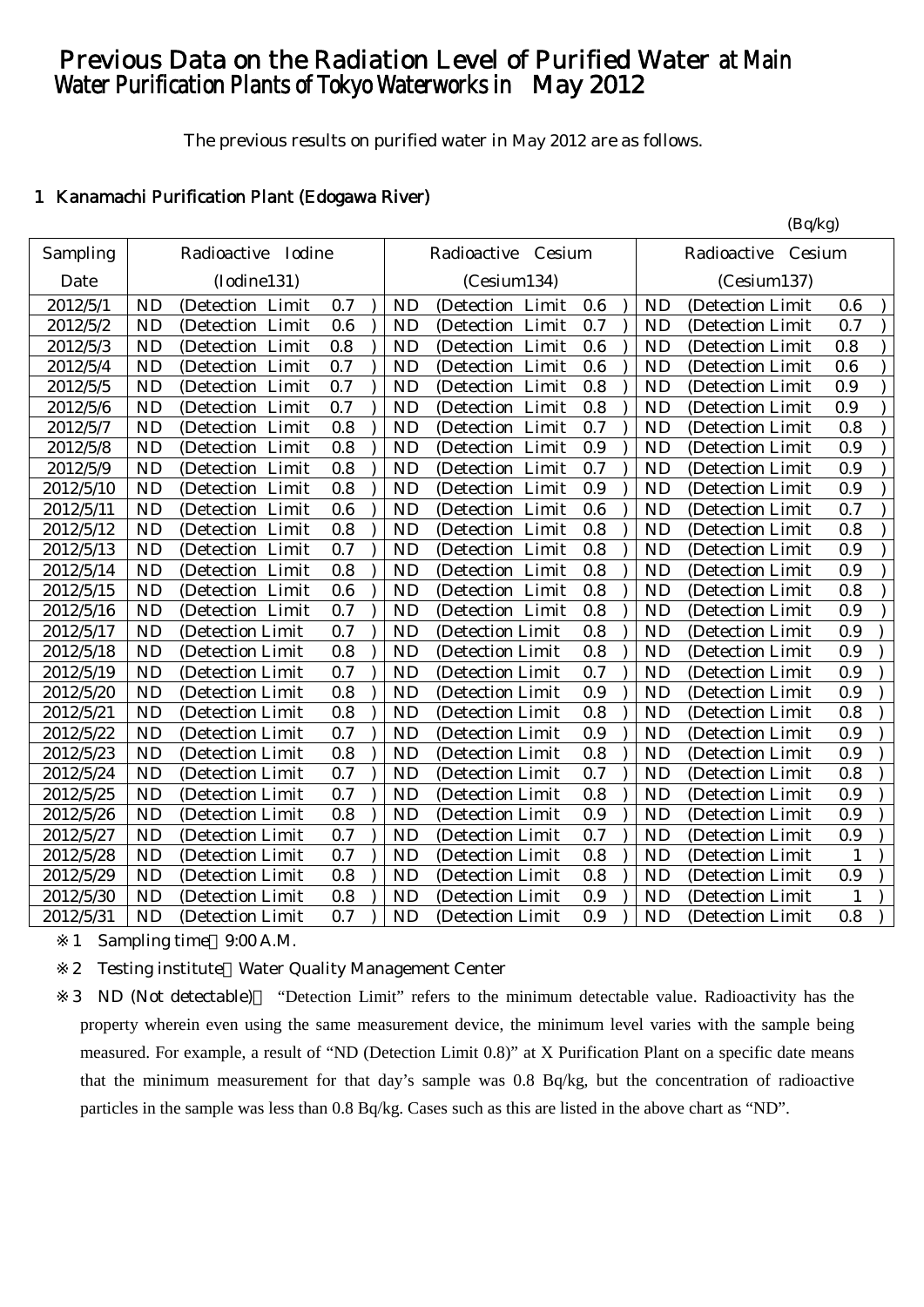## 2 Asaka Purification Plant (Arakawa River)

|           |           |                     |     |           |                     |              |           | (Bq/kg)               |              |
|-----------|-----------|---------------------|-----|-----------|---------------------|--------------|-----------|-----------------------|--------------|
| Sampling  |           | Radioactive Iodine  |     |           | Radioactive Cesium  |              |           | Cesium<br>Radioactive |              |
| Date      |           | (Iodine131)         |     |           | (Cesium134)         |              |           | (Cesium137)           |              |
| 2012/5/1  | <b>ND</b> | (Detection<br>Limit | 0.6 | <b>ND</b> | Limit<br>(Detection | 0.7          | <b>ND</b> | (Detection Limit      | 0.7          |
| 2012/5/2  | <b>ND</b> | Limit<br>(Detection | 0.8 | <b>ND</b> | Limit<br>(Detection | 0.9          | <b>ND</b> | (Detection Limit      | 0.9          |
| 2012/5/3  | <b>ND</b> | Limit<br>(Detection | 0.7 | <b>ND</b> | Limit<br>(Detection | 0.9          | <b>ND</b> | (Detection Limit      | 0.8          |
| 2012/5/4  | <b>ND</b> | (Detection<br>Limit | 0.6 | <b>ND</b> | (Detection<br>Limit | 0.6          | <b>ND</b> | (Detection Limit      | 0.6          |
| 2012/5/5  | <b>ND</b> | (Detection Limit    | 0.7 | <b>ND</b> | (Detection Limit    | 0.9          | <b>ND</b> | (Detection Limit      | 0.8          |
| 2012/5/6  | <b>ND</b> | (Detection Limit    | 0.8 | <b>ND</b> | (Detection Limit    | 0.7          | <b>ND</b> | (Detection Limit      | 0.8          |
| 2012/5/7  | <b>ND</b> | (Detection Limit    | 0.7 | <b>ND</b> | (Detection Limit    | 0.8          | <b>ND</b> | (Detection Limit      | 0.9          |
| 2012/5/8  | <b>ND</b> | Limit<br>(Detection | 0.8 | <b>ND</b> | Limit<br>(Detection | 0.8          | <b>ND</b> | (Detection Limit      | 0.9          |
| 2012/5/9  | <b>ND</b> | Limit<br>(Detection | 0.7 | <b>ND</b> | Limit<br>(Detection | 0.8          | <b>ND</b> | (Detection Limit      | $\mathbf{1}$ |
| 2012/5/10 | <b>ND</b> | (Detection<br>Limit | 0.8 | <b>ND</b> | (Detection<br>Limit | 0.8          | <b>ND</b> | (Detection Limit      | 0.9          |
| 2012/5/11 | <b>ND</b> | (Detection<br>Limit | 0.8 | <b>ND</b> | (Detection<br>Limit | 0.8          | <b>ND</b> | (Detection Limit      | 0.8          |
| 2012/5/12 | <b>ND</b> | (Detection<br>Limit | 0.8 | <b>ND</b> | (Detection Limit    | 0.9          | <b>ND</b> | (Detection Limit      | 0.9          |
| 2012/5/13 | <b>ND</b> | (Detection Limit    | 0.7 | <b>ND</b> | (Detection Limit    | 0.8          | <b>ND</b> | (Detection Limit      | 0.9          |
| 2012/5/14 | <b>ND</b> | (Detection Limit    | 0.8 | <b>ND</b> | (Detection Limit    | 0.8          | <b>ND</b> | (Detection Limit      | $\mathbf{1}$ |
| 2012/5/15 | <b>ND</b> | (Detection Limit    | 0.7 | <b>ND</b> | (Detection Limit    | 0.8          | <b>ND</b> | (Detection Limit      | 0.9          |
| 2012/5/16 | <b>ND</b> | (Detection Limit    | 0.6 | <b>ND</b> | (Detection Limit    | 0.5          | <b>ND</b> | (Detection Limit      | 0.7          |
| 2012/5/17 | <b>ND</b> | (Detection Limit    | 0.7 | <b>ND</b> | (Detection Limit    | 0.8          | <b>ND</b> | (Detection Limit      | 0.8          |
| 2012/5/18 | <b>ND</b> | (Detection Limit    | 0.8 | <b>ND</b> | (Detection Limit    | 0.9          | <b>ND</b> | (Detection Limit      | $\mathbf{1}$ |
| 2012/5/19 | <b>ND</b> | (Detection Limit    | 0.7 | <b>ND</b> | (Detection Limit    | 0.8          | <b>ND</b> | (Detection Limit      | 0.9          |
| 2012/5/20 | <b>ND</b> | (Detection Limit    | 0.8 | <b>ND</b> | (Detection Limit    | 0.8          | <b>ND</b> | (Detection Limit      | 0.8          |
| 2012/5/21 | <b>ND</b> | (Detection Limit    | 0.8 | <b>ND</b> | (Detection Limit    | 0.9          | <b>ND</b> | (Detection Limit      | 0.9          |
| 2012/5/22 | <b>ND</b> | (Detection Limit    | 0.7 | <b>ND</b> | (Detection Limit    | 0.8          | <b>ND</b> | (Detection Limit      | 0.7          |
| 2012/5/23 | <b>ND</b> | (Detection Limit    | 0.7 | <b>ND</b> | (Detection Limit    | 0.7          | <b>ND</b> | (Detection Limit      | 0.8          |
| 2012/5/24 | <b>ND</b> | (Detection Limit    | 0.7 | <b>ND</b> | (Detection Limit    | 0.8          | <b>ND</b> | (Detection Limit      | 0.8          |
| 2012/5/25 | <b>ND</b> | (Detection Limit    | 0.7 | <b>ND</b> | (Detection Limit    | 0.8          | <b>ND</b> | (Detection Limit      | 0.8          |
| 2012/5/26 | <b>ND</b> | (Detection Limit    | 0.9 | <b>ND</b> | (Detection Limit    | 0.8          | <b>ND</b> | (Detection Limit      | 0.9          |
| 2012/5/27 | <b>ND</b> | (Detection Limit    | 0.9 | <b>ND</b> | (Detection Limit    | 0.8          | <b>ND</b> | (Detection Limit      | 0.9          |
| 2012/5/28 | <b>ND</b> | (Detection Limit    | 0.7 | <b>ND</b> | (Detection Limit    | 0.8          | <b>ND</b> | (Detection Limit      | 0.9          |
| 2012/5/29 | <b>ND</b> | (Detection Limit    | 0.7 | <b>ND</b> | (Detection Limit    | 0.8          | <b>ND</b> | (Detection Limit      | 0.8          |
| 2012/5/30 | <b>ND</b> | (Detection Limit    | 0.7 | <b>ND</b> | (Detection Limit    | 0.7          | <b>ND</b> | (Detection Limit      | 0.7          |
| 2012/5/31 | <b>ND</b> | (Detection Limit    | 0.8 | <b>ND</b> | (Detection Limit    | $\mathbf{1}$ | <b>ND</b> | (Detection Limit      | 0.9          |

1 Sampling time 9:00 A.M.

2 Testing institute Water Quality Management Center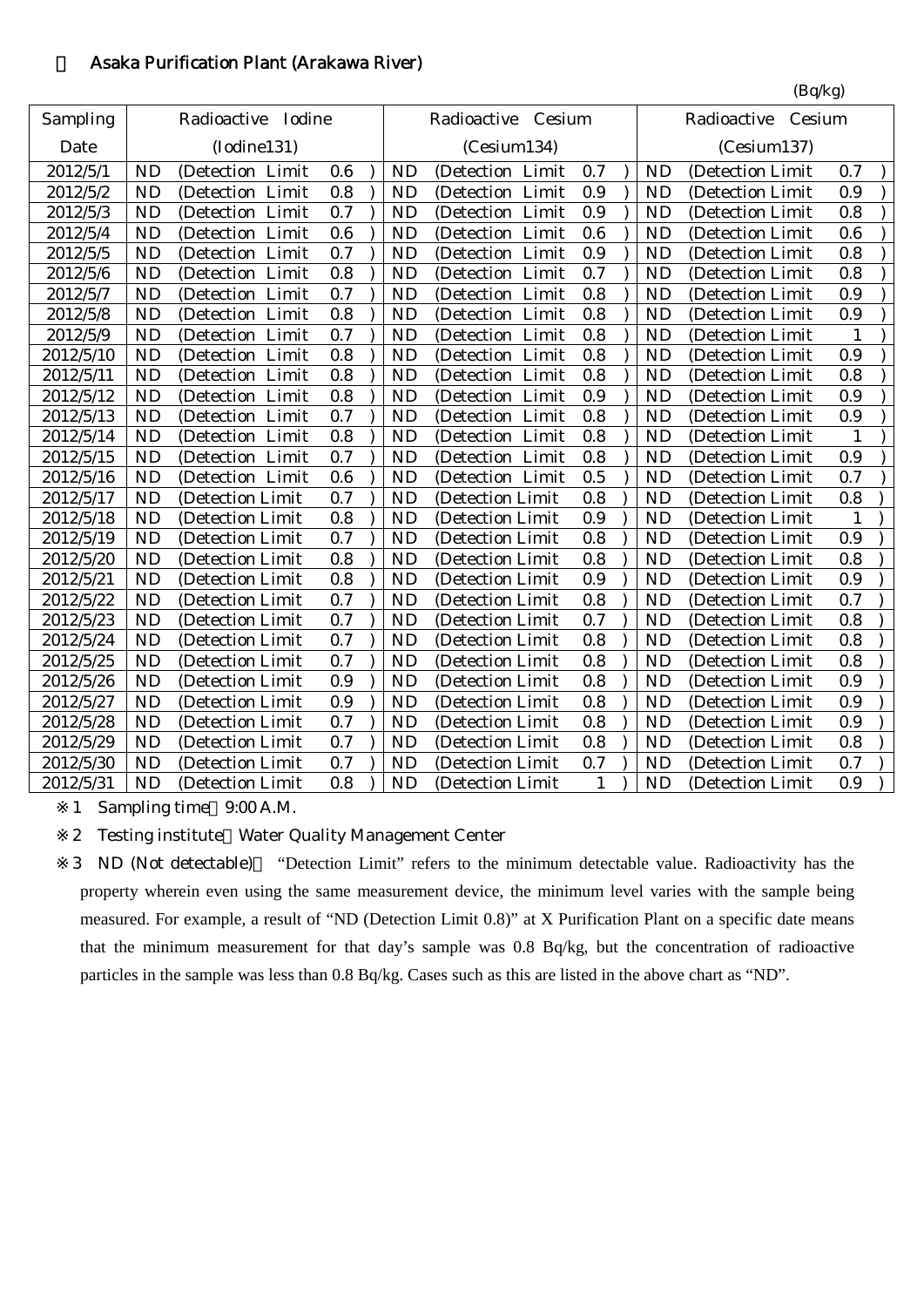## 3 Ozaku Purification Plant (Tamagawa River)

|           |           |                      |     |           |                     |     |           | (Bq/kg)               |              |  |
|-----------|-----------|----------------------|-----|-----------|---------------------|-----|-----------|-----------------------|--------------|--|
| Sampling  |           | Radioactive Iodine   |     |           | Radioactive Cesium  |     |           | Radioactive<br>Cesium |              |  |
| Date      |           | (Iodine131)          |     |           | (Cesium134)         |     |           | (Cesium137)           |              |  |
| 2012/5/1  | <b>ND</b> | (Detection Limit     | 0.7 | <b>ND</b> | (Detection Limit    | 0.8 | <b>ND</b> | (Detection Limit      | 0.8          |  |
| 2012/5/2  | <b>ND</b> | Limit<br>(Detection) | 0.5 | <b>ND</b> | Limit<br>(Detection | 0.6 | <b>ND</b> | (Detection Limit      | 0.8          |  |
| 2012/5/3  | <b>ND</b> | Limit<br>(Detection  | 0.7 | <b>ND</b> | Limit<br>(Detection | 0.8 | <b>ND</b> | (Detection Limit      | 0.9          |  |
| 2012/5/4  | <b>ND</b> | Limit<br>(Detection  | 0.8 | <b>ND</b> | Limit<br>(Detection | 0.9 | <b>ND</b> | (Detection Limit      | 0.9          |  |
| 2012/5/5  | <b>ND</b> | Limit<br>(Detection  | 0.8 | <b>ND</b> | (Detection Limit    | 0.8 | <b>ND</b> | (Detection Limit      | 0.9          |  |
| 2012/5/6  | <b>ND</b> | Limit<br>(Detection  | 0.8 | <b>ND</b> | (Detection Limit    | 0.8 | <b>ND</b> | (Detection Limit      | 0.8          |  |
| 2012/5/7  | <b>ND</b> | Limit<br>(Detection  | 0.7 | <b>ND</b> | (Detection Limit    | 0.8 | <b>ND</b> | (Detection Limit      | 0.9          |  |
| 2012/5/8  | <b>ND</b> | (Detection<br>Limit  | 0.8 | <b>ND</b> | (Detection<br>Limit | 0.9 | <b>ND</b> | (Detection Limit      | 0.9          |  |
| 2012/5/9  | <b>ND</b> | Limit<br>(Detection  | 0.8 | <b>ND</b> | (Detection Limit    | 0.8 | <b>ND</b> | (Detection Limit      | 0.9          |  |
| 2012/5/10 | <b>ND</b> | (Detection Limit     | 0.8 | <b>ND</b> | (Detection Limit    | 0.7 | <b>ND</b> | (Detection Limit      | 0.9          |  |
| 2012/5/11 | <b>ND</b> | (Detection Limit     | 0.8 | <b>ND</b> | (Detection Limit    | 0.9 | <b>ND</b> | (Detection Limit      | 0.8          |  |
| 2012/5/12 | <b>ND</b> | (Detection Limit     | 0.7 | <b>ND</b> | (Detection Limit    | 0.9 | ND        | (Detection Limit      | 0.8          |  |
| 2012/5/13 | <b>ND</b> | Limit<br>(Detection) | 0.9 | <b>ND</b> | (Detection Limit    | 0.9 | <b>ND</b> | (Detection Limit      |              |  |
| 2012/5/14 | <b>ND</b> | Limit<br>(Detection) | 0.7 | <b>ND</b> | (Detection Limit    | 0.8 | <b>ND</b> | (Detection Limit      | 0.8          |  |
| 2012/5/15 | <b>ND</b> | (Detection Limit     | 0.7 | <b>ND</b> | (Detection Limit    | 0.8 | <b>ND</b> | (Detection Limit      | 0.9          |  |
| 2012/5/16 | <b>ND</b> | (Detection Limit     | 0.7 | <b>ND</b> | (Detection Limit    | 0.8 | <b>ND</b> | (Detection Limit      | $\mathbf{1}$ |  |
| 2012/5/17 | <b>ND</b> | (Detection Limit     | 0.8 | <b>ND</b> | (Detection Limit    | 0.8 | <b>ND</b> | (Detection Limit      | 0.9          |  |
| 2012/5/18 | <b>ND</b> | (Detection Limit     | 0.6 | <b>ND</b> | (Detection Limit    | 0.7 | <b>ND</b> | (Detection Limit      | 0.8          |  |
| 2012/5/19 | <b>ND</b> | (Detection Limit     | 0.7 | <b>ND</b> | (Detection Limit    | 0.9 | <b>ND</b> | (Detection Limit      | 0.9          |  |
| 2012/5/20 | <b>ND</b> | (Detection Limit     | 0.8 | <b>ND</b> | (Detection Limit    | 0.8 | <b>ND</b> | (Detection Limit      | 0.9          |  |
| 2012/5/21 | <b>ND</b> | (Detection Limit     | 0.8 | <b>ND</b> | (Detection Limit    | 0.9 | <b>ND</b> | (Detection Limit      | 0.8          |  |
| 2012/5/22 | <b>ND</b> | (Detection Limit     | 0.7 | <b>ND</b> | (Detection Limit    | 0.8 | <b>ND</b> | (Detection Limit      | 0.8          |  |
| 2012/5/23 | <b>ND</b> | (Detection Limit     | 0.8 | <b>ND</b> | (Detection Limit    | 0.8 | <b>ND</b> | (Detection Limit      | 0.9          |  |
| 2012/5/24 | <b>ND</b> | (Detection Limit     | 0.7 | <b>ND</b> | (Detection Limit    | 0.8 | <b>ND</b> | (Detection Limit      | 0.9          |  |
| 2012/5/25 | <b>ND</b> | (Detection Limit     | 0.6 | <b>ND</b> | (Detection Limit    | 0.8 | <b>ND</b> | (Detection Limit      | 0.8          |  |
| 2012/5/26 | <b>ND</b> | (Detection Limit     | 0.8 | <b>ND</b> | (Detection Limit    | 0.8 | <b>ND</b> | (Detection Limit      | 0.8          |  |
| 2012/5/27 | <b>ND</b> | (Detection Limit     | 0.7 | <b>ND</b> | (Detection Limit    | 0.8 | <b>ND</b> | (Detection Limit      | 0.9          |  |
| 2012/5/28 | <b>ND</b> | (Detection Limit     | 0.8 | <b>ND</b> | (Detection Limit    | 0.8 | <b>ND</b> | (Detection Limit      | 1            |  |
| 2012/5/29 | <b>ND</b> | (Detection Limit     | 0.8 | <b>ND</b> | (Detection Limit    | 0.8 | <b>ND</b> | (Detection Limit      | 0.9          |  |
| 2012/5/30 | <b>ND</b> | (Detection Limit     | 0.7 | <b>ND</b> | (Detection Limit    | 0.9 | <b>ND</b> | (Detection Limit      | 0.9          |  |
| 2012/5/31 | <b>ND</b> | (Detection Limit     | 0.8 | <b>ND</b> | (Detection Limit    | 0.8 | <b>ND</b> | (Detection Limit      | 0.9          |  |

1 Sampling time 9:00 A.M.

2 Testing institute Water Quality Management Center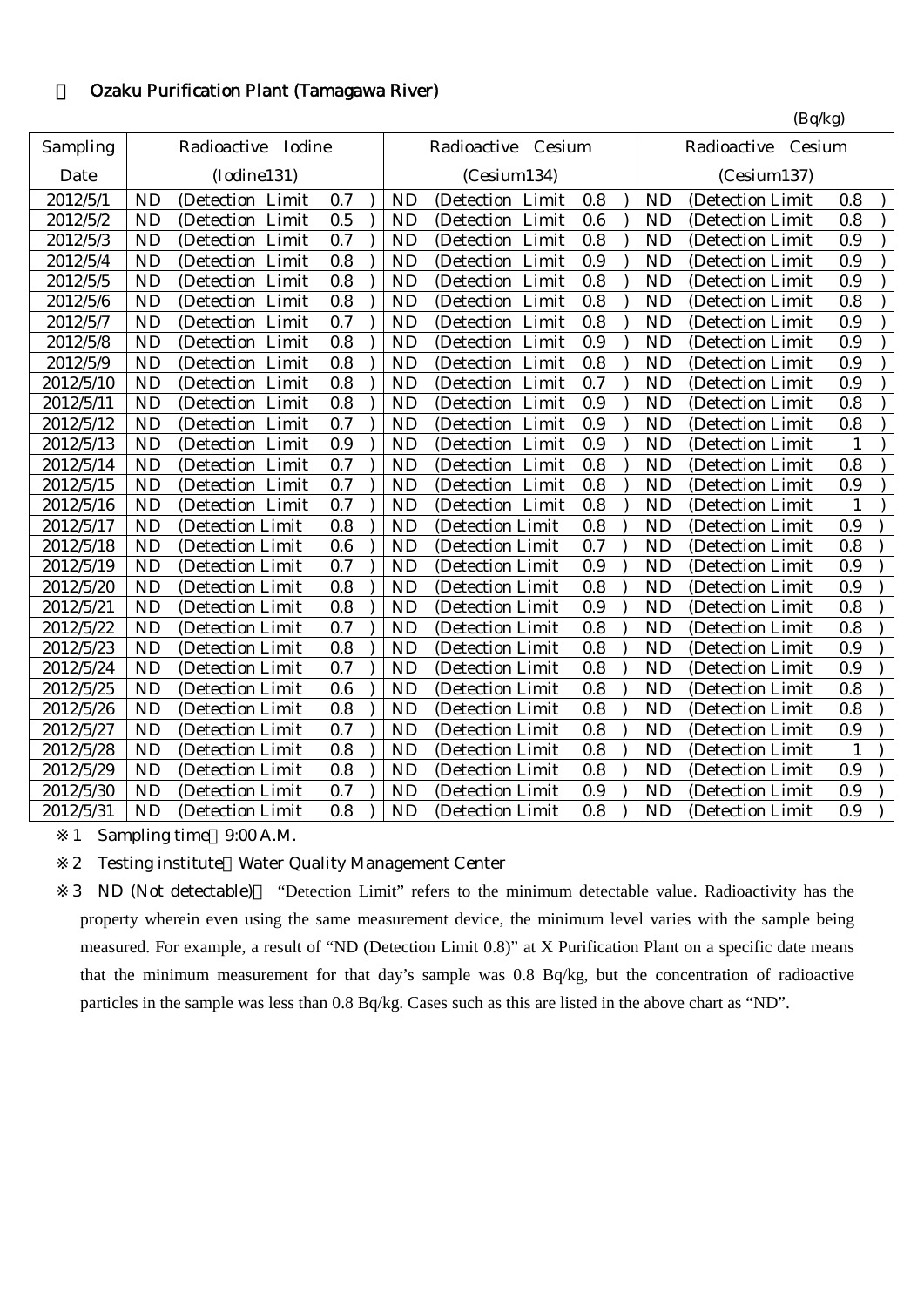## 4 Higashi-murayama Purification Plant (Arakawa River, Tamagawa River)

|           |           |                    |     |           |                     |              |           | (Bq/kg)               |              |
|-----------|-----------|--------------------|-----|-----------|---------------------|--------------|-----------|-----------------------|--------------|
| Sampling  |           | Radioactive Iodine |     |           | Radioactive Cesium  |              |           | Radioactive<br>Cesium |              |
| Date      |           | (Iodine131)        |     |           | (Cesium134)         |              |           | (Cesium137)           |              |
| 2012/5/1  | ND        | (Detection Limit   | 0.7 | <b>ND</b> | (Detection Limit    | 0.6          | <b>ND</b> | (Detection Limit      | 0.9          |
| 2012/5/2  | <b>ND</b> | (Detection Limit   | 0.8 | <b>ND</b> | (Detection Limit    | 0.8          | <b>ND</b> | (Detection Limit      | 0.9          |
| 2012/5/3  | <b>ND</b> | (Detection Limit   | 0.7 | <b>ND</b> | (Detection Limit    | 0.6          | <b>ND</b> | (Detection Limit      | 0.8          |
| 2012/5/4  | <b>ND</b> | (Detection Limit   | 0.7 | <b>ND</b> | (Detection Limit    | 0.8          | <b>ND</b> | (Detection Limit      | 0.8          |
| 2012/5/5  | <b>ND</b> | (Detection Limit   | 0.8 | <b>ND</b> | (Detection Limit    | 0.9          | <b>ND</b> | (Detection Limit      | 0.8          |
| 2012/5/6  | <b>ND</b> | (Detection Limit   | 0.7 | <b>ND</b> | Limit<br>(Detection | $\mathbf{1}$ | <b>ND</b> | (Detection Limit      | 0.9          |
| 2012/5/7  | <b>ND</b> | (Detection Limit   | 0.6 | <b>ND</b> | Limit<br>(Detection | 0.9          | <b>ND</b> | (Detection Limit      | $\mathbf{1}$ |
| 2012/5/8  | <b>ND</b> | (Detection Limit   | 0.7 | <b>ND</b> | (Detection Limit    | 0.8          | <b>ND</b> | (Detection Limit      | 0.9          |
| 2012/5/9  | <b>ND</b> | (Detection Limit   | 0.7 | <b>ND</b> | (Detection<br>Limit | 0.5          | <b>ND</b> | (Detection Limit      | 0.8          |
| 2012/5/10 | <b>ND</b> | (Detection Limit   | 0.8 | <b>ND</b> | (Detection<br>Limit | 0.9          | <b>ND</b> | (Detection Limit      | 0.9          |
| 2012/5/11 | <b>ND</b> | (Detection Limit   | 0.7 | <b>ND</b> | (Detection Limit    | 0.9          | <b>ND</b> | (Detection Limit      | 0.8          |
| 2012/5/12 | <b>ND</b> | (Detection Limit   | 0.7 | <b>ND</b> | (Detection Limit    | 0.8          | <b>ND</b> | (Detection Limit      | 0.9          |
| 2012/5/13 | <b>ND</b> | (Detection Limit   | 0.7 | <b>ND</b> | (Detection Limit    | 0.7          | <b>ND</b> | (Detection Limit      | 0.8          |
| 2012/5/14 | <b>ND</b> | (Detection Limit   | 0.8 | <b>ND</b> | (Detection Limit    | 0.8          | <b>ND</b> | (Detection Limit      | 0.9          |
| 2012/5/15 | <b>ND</b> | (Detection Limit   | 0.8 | <b>ND</b> | (Detection Limit    | 0.8          | <b>ND</b> | (Detection Limit      | 0.9          |
| 2012/5/16 | <b>ND</b> | (Detection Limit   | 0.7 | <b>ND</b> | (Detection Limit    | 0.8          | <b>ND</b> | (Detection Limit      | 0.8          |
| 2012/5/17 | <b>ND</b> | (Detection Limit   | 0.8 | <b>ND</b> | (Detection Limit    | 0.8          | <b>ND</b> | (Detection Limit      | 0.8          |
| 2012/5/18 | <b>ND</b> | (Detection Limit   | 0.8 | <b>ND</b> | (Detection Limit    | 0.9          | <b>ND</b> | (Detection Limit      | 0.9          |
| 2012/5/19 | <b>ND</b> | (Detection Limit   | 0.7 | <b>ND</b> | (Detection Limit    | 0.8          | <b>ND</b> | (Detection Limit      | 0.8          |
| 2012/5/20 | <b>ND</b> | (Detection Limit   | 0.8 | <b>ND</b> | (Detection Limit    | 0.8          | <b>ND</b> | (Detection Limit      | 0.9          |
| 2012/5/21 | <b>ND</b> | (Detection Limit   | 0.8 | <b>ND</b> | (Detection Limit)   | 0.8          | <b>ND</b> | (Detection Limit      | 0.9          |
| 2012/5/22 | <b>ND</b> | (Detection Limit   | 0.8 | <b>ND</b> | (Detection Limit    | 0.7          | <b>ND</b> | (Detection Limit      | 0.9          |
| 2012/5/23 | <b>ND</b> | (Detection Limit   | 0.7 | <b>ND</b> | (Detection Limit    | 0.7          | <b>ND</b> | (Detection Limit      | $\mathbf{1}$ |
| 2012/5/24 | <b>ND</b> | (Detection Limit   | 0.8 | <b>ND</b> | (Detection Limit    | 0.8          | <b>ND</b> | (Detection Limit      | 0.9          |
| 2012/5/25 | <b>ND</b> | (Detection Limit   | 0.7 | <b>ND</b> | (Detection Limit    | 0.8          | <b>ND</b> | (Detection Limit      | 0.9          |
| 2012/5/26 | <b>ND</b> | (Detection Limit   | 0.7 | <b>ND</b> | (Detection Limit    | 0.8          | <b>ND</b> | (Detection Limit      | 0.9          |
| 2012/5/27 | <b>ND</b> | (Detection Limit   | 0.6 | <b>ND</b> | (Detection Limit    | 0.8          | <b>ND</b> | (Detection Limit      | 0.9          |
| 2012/5/28 | <b>ND</b> | (Detection Limit   | 0.8 | <b>ND</b> | (Detection Limit    | 0.8          | <b>ND</b> | (Detection Limit      | 0.9          |
| 2012/5/29 | <b>ND</b> | (Detection Limit   | 0.7 | <b>ND</b> | (Detection Limit    | 0.8          | <b>ND</b> | (Detection Limit      | 0.9          |
| 2012/5/30 | <b>ND</b> | (Detection Limit   | 0.7 | <b>ND</b> | (Detection Limit    | 0.9          | <b>ND</b> | (Detection Limit      | 0.8          |
| 2012/5/31 | <b>ND</b> | (Detection Limit   | 0.7 | <b>ND</b> | (Detection Limit    | 0.8          | <b>ND</b> | (Detection Limit      | 0.8          |

1 Sampling time 9:00 A.M.

2 Testing institute Water Quality Management Center

3 ND (Not detectable) "Detection Limit" refers to the minimum detectable value. Radioactivity has the property wherein even using the same measurement device, the minimum level varies with the sample being measured. For example, a result of "ND (Detection Limit 0.8)" at X Purification Plant on a specific date means that the minimum measurement for that day's sample was 0.8 Bq/kg, but the concentration of radioactive particles in the sample was less than 0.8 Bq/kg. Cases such as this are listed in the above chart as "ND".

4 5/4~:Tamagawa River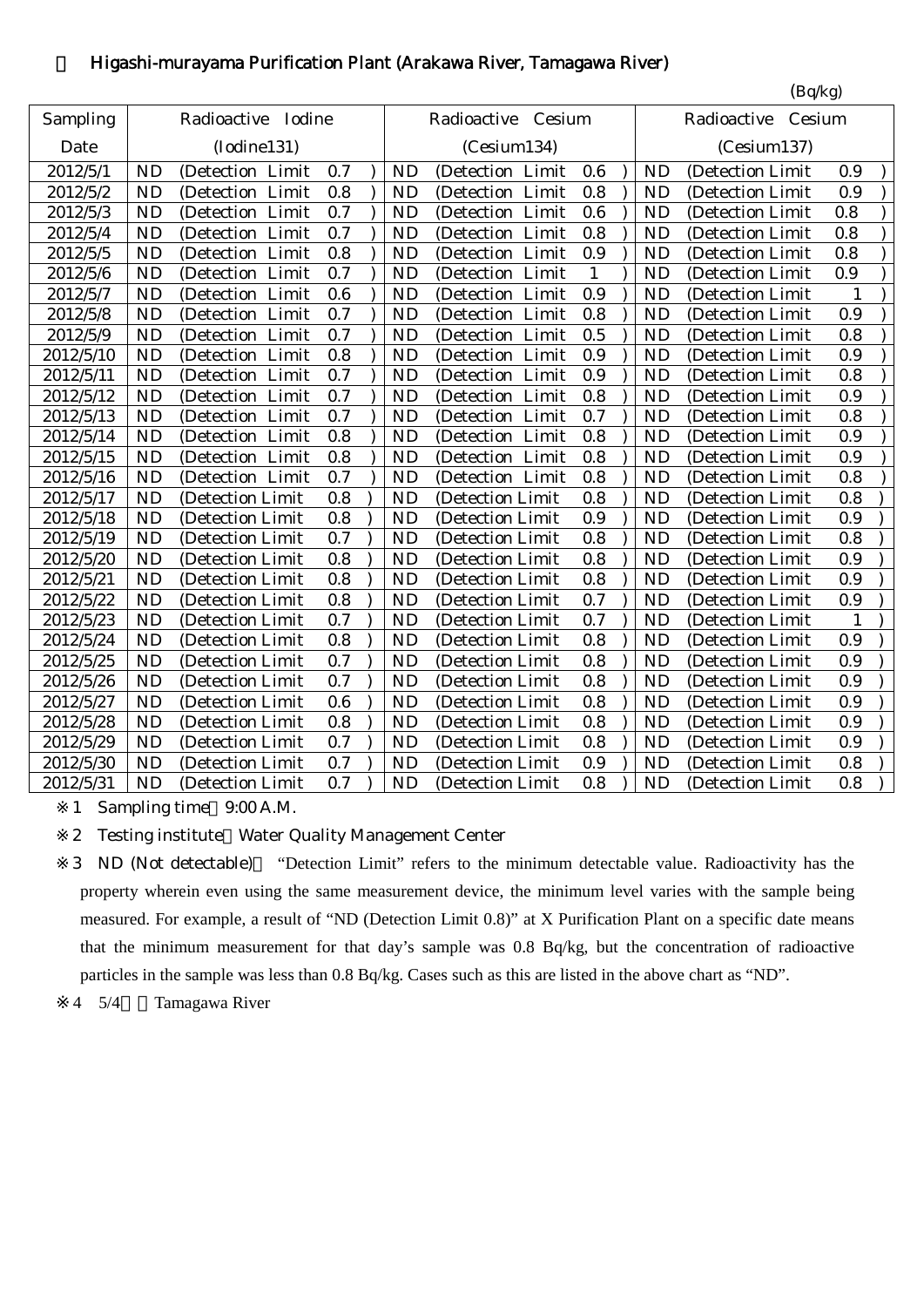## 5 Nagasawa Purification Plant (Sagamigawa River)

|           |           |                      |     |           |                      |     |           | (Bq/kg)            |              |  |
|-----------|-----------|----------------------|-----|-----------|----------------------|-----|-----------|--------------------|--------------|--|
| Sampling  |           | Radioactive Iodine   |     |           | Radioactive Cesium   |     |           | Radioactive Cesium |              |  |
| Date      |           | (Iodine131)          |     |           | (Cesium134)          |     |           | (Cesium137)        |              |  |
| 2012/5/1  | <b>ND</b> | (Detection Limit     | 0.7 | <b>ND</b> | (Detection Limit     | 0.8 | <b>ND</b> | (Detection Limit   | 0.8          |  |
| 2012/5/2  | <b>ND</b> | (Detection Limit     | 0.7 | <b>ND</b> | (Detection Limit     | 0.8 | <b>ND</b> | (Detection Limit   | 0.8          |  |
| 2012/5/3  | <b>ND</b> | (Detection Limit     | 0.8 | <b>ND</b> | (Detection Limit     | 0.9 | <b>ND</b> | (Detection Limit   | 0.9          |  |
| 2012/5/4  | <b>ND</b> | Limit<br>(Detection) | 0.6 | <b>ND</b> | Limit<br>(Detection) | 0.7 | <b>ND</b> | (Detection Limit   | 0.7          |  |
| 2012/5/5  | <b>ND</b> | (Detection Limit     | 0.7 | <b>ND</b> | (Detection Limit     | 0.9 | <b>ND</b> | (Detection Limit   | $\mathbf{1}$ |  |
| 2012/5/6  | <b>ND</b> | (Detection Limit     | 0.6 | <b>ND</b> | (Detection Limit     | 0.7 | <b>ND</b> | (Detection Limit   | 0.9          |  |
| 2012/5/7  | <b>ND</b> | (Detection Limit     | 0.8 | <b>ND</b> | (Detection Limit     | 0.8 | <b>ND</b> | (Detection Limit   | 0.9          |  |
| 2012/5/8  | <b>ND</b> | (Detection Limit     | 0.7 | <b>ND</b> | (Detection Limit     | 0.8 | <b>ND</b> | (Detection Limit   | $\mathbf{1}$ |  |
| 2012/5/9  | <b>ND</b> | (Detection Limit     | 0.7 | <b>ND</b> | (Detection Limit     | 0.8 | <b>ND</b> | (Detection Limit   | 0.8          |  |
| 2012/5/10 | <b>ND</b> | (Detection Limit     | 0.8 | <b>ND</b> | (Detection Limit     | 0.9 | <b>ND</b> | (Detection Limit   | 0.8          |  |
| 2012/5/11 | <b>ND</b> | (Detection Limit     | 0.7 | <b>ND</b> | (Detection Limit     | 0.9 | <b>ND</b> | (Detection Limit   | 0.8          |  |
| 2012/5/12 | <b>ND</b> | (Detection Limit     | 0.8 | <b>ND</b> | (Detection Limit     | 0.7 | <b>ND</b> | (Detection Limit   | 0.9          |  |
| 2012/5/13 | <b>ND</b> | (Detection Limit     | 0.8 | <b>ND</b> | (Detection Limit     | 0.8 | <b>ND</b> | (Detection Limit   | 0.9          |  |
| 2012/5/14 | <b>ND</b> | (Detection Limit     | 0.7 | <b>ND</b> | (Detection Limit     | 0.8 | <b>ND</b> | (Detection Limit   | 0.8          |  |
| 2012/5/15 | <b>ND</b> | (Detection Limit     | 0.8 | <b>ND</b> | (Detection Limit     | 0.8 | <b>ND</b> | (Detection Limit   | 0.9          |  |
| 2012/5/16 | <b>ND</b> | (Detection Limit     | 0.8 | <b>ND</b> | (Detection Limit     | 0.8 | <b>ND</b> | (Detection Limit   | 0.9          |  |
| 2012/5/17 | <b>ND</b> | (Detection Limit     | 0.7 | <b>ND</b> | (Detection Limit     | 0.8 | <b>ND</b> | (Detection Limit   | 0.9          |  |
| 2012/5/18 | <b>ND</b> | (Detection Limit     | 0.7 | <b>ND</b> | (Detection Limit     | 0.5 | <b>ND</b> | (Detection Limit   | 0.8          |  |
| 2012/5/19 | <b>ND</b> | (Detection Limit     | 0.8 | <b>ND</b> | (Detection Limit     | 0.8 | <b>ND</b> | (Detection Limit   | $\mathbf{1}$ |  |
| 2012/5/20 | <b>ND</b> | (Detection Limit     | 0.7 | <b>ND</b> | (Detection Limit     | 0.9 | <b>ND</b> | (Detection Limit   | $\mathbf{1}$ |  |
| 2012/5/21 | <b>ND</b> | (Detection Limit     | 0.7 | <b>ND</b> | (Detection Limit     | 0.9 | <b>ND</b> | (Detection Limit   | 0.9          |  |
| 2012/5/22 | <b>ND</b> | (Detection Limit     | 0.7 | <b>ND</b> | (Detection Limit     | 0.7 | <b>ND</b> | (Detection Limit   |              |  |
| 2012/5/23 | <b>ND</b> | (Detection Limit     | 0.8 | <b>ND</b> | (Detection Limit     | 0.9 | <b>ND</b> | (Detection Limit   | 0.9          |  |
| 2012/5/24 | <b>ND</b> | (Detection Limit     | 0.8 | <b>ND</b> | (Detection Limit     | 0.9 | <b>ND</b> | (Detection Limit   | 0.9          |  |
| 2012/5/25 | <b>ND</b> | (Detection Limit     | 0.8 | <b>ND</b> | (Detection Limit     | 0.7 | <b>ND</b> | (Detection Limit   | 0.8          |  |
| 2012/5/26 | <b>ND</b> | (Detection Limit     | 0.8 | <b>ND</b> | (Detection Limit     | 0.9 | <b>ND</b> | (Detection Limit   | 0.9          |  |
| 2012/5/27 | <b>ND</b> | (Detection Limit     | 0.8 | <b>ND</b> | (Detection Limit     | 0.8 | <b>ND</b> | (Detection Limit   | 0.9          |  |
| 2012/5/28 | <b>ND</b> | (Detection Limit     | 0.7 | <b>ND</b> | (Detection Limit     | 0.9 | <b>ND</b> | (Detection Limit   | 0.8          |  |
| 2012/5/29 | <b>ND</b> | (Detection Limit     | 0.8 | <b>ND</b> | (Detection Limit     | 0.8 | <b>ND</b> | (Detection Limit   | 0.9          |  |
| 2012/5/30 | <b>ND</b> | (Detection Limit     | 0.7 | <b>ND</b> | (Detection Limit     | 0.9 | <b>ND</b> | (Detection Limit   | 0.9          |  |
| 2012/5/31 | <b>ND</b> | (Detection Limit     | 0.7 | <b>ND</b> | (Detection Limit     | 0.9 | <b>ND</b> | (Detection Limit   | 0.8          |  |
|           |           |                      |     |           |                      |     |           |                    |              |  |

1 Sampling time 9:00 A.M.

2 Testing institute Water Quality Management Center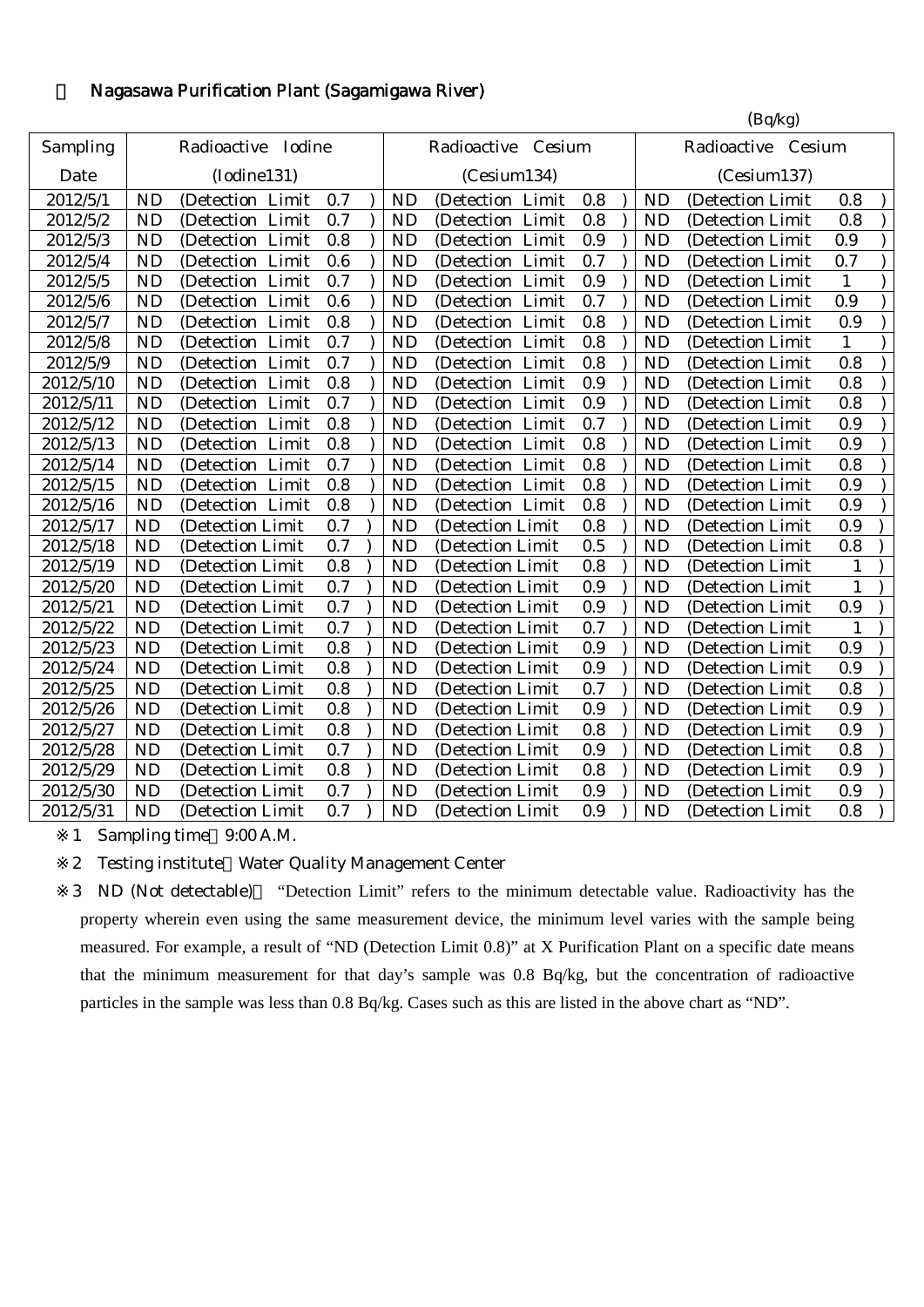### 6 Misato Purification Plant (Edogawa River)

|                 |           |                    |         |    |                    |                           |  |    | (Bq/Kg)           |     |  |  |
|-----------------|-----------|--------------------|---------|----|--------------------|---------------------------|--|----|-------------------|-----|--|--|
| <b>Sampling</b> |           | Radioactive Iodine |         |    | Radioactive Cesium | <b>Radioactive Cesium</b> |  |    |                   |     |  |  |
| Date            |           | Iodine 131         |         |    | Cesium 134         |                           |  |    | Cesium 137        |     |  |  |
| 2012/5/7        | ND        | (Detection Limit)  | $0.8\,$ | ND | (Detection Limit)  | 0.9                       |  | ND | (Detection Limit) | 0.7 |  |  |
| 2012/5/14       | <b>ND</b> | (Detection Limit)  | 0.7     | ND | (Detection Limit)  | 0.8                       |  | ND | (Detection Limit) | 0.8 |  |  |
| 2012/5/21       | ND        | (Detection Limit)  | 0.7     | ND | (Detection Limit)  | 0.8                       |  | ND | (Detection Limit) |     |  |  |
| 2012/5/24       | ND        | (Detection Limit)  | 0.7     | ND | (Detection Limit)  | 0.8                       |  | ND | (Detection Limit) | 0.8 |  |  |
| 2012/5/28       | ND        | (Detection Limit)  | 0.8     | ND | (Detection Limit)  | 0.8                       |  | ND | (Detection Limit) | 0.9 |  |  |

 $(n, q)$ 

1 Sampling time 9:00 A.M.

2 Testing institute Water Quality Management Center

3 ND (Not detectable) "Detection Limit" refers to the minimum detectable value. Radioactivity has the property wherein even using the same measurement device, the minimum level varies with the sample being measured. For example, a result of "ND (Detection Limit 0.8)" at X Purification Plant on a specific date means that the minimum measurement for that day's sample was 0.8 Bq/kg, but the concentration of radioactive particles in the sample was less than 0.8 Bq/kg. Cases such as this are listed in the above chart as "ND".

### **Misono Purification Plant (Ara River)**

|                 |     |                       |           |                           |     |  |                           | (Bq/kg)               |     |  |  |
|-----------------|-----|-----------------------|-----------|---------------------------|-----|--|---------------------------|-----------------------|-----|--|--|
| <b>Sampling</b> |     | Radioactive Iodine    |           | <b>Radioactive Cesium</b> |     |  | <b>Radioactive Cesium</b> |                       |     |  |  |
| Date            |     | Iodine 131            |           | Cesium 134                |     |  |                           | Cesium 137            |     |  |  |
| 2012/5/1        | ND. | (Detection Limit 0.8) | ND.       | (Detection Limit)         | 0.7 |  | <b>ND</b>                 | (Detection Limit 0.9) |     |  |  |
| 2012/5/8        | ND. | (Detection Limit 0.8) | <b>ND</b> | (Detection Limit)         | 0.6 |  | ND                        | (Detection Limit 0.7) |     |  |  |
| 2012/5/15       | ND. | (Detection Limit 0.8) | <b>ND</b> | (Detection Limit)         | 0.7 |  | ND                        | (Detection Limit 0.9) |     |  |  |
| 2012/5/22       | ND. | (Detection Limit 0.7) | ND        | (Detection Limit)         | 0.6 |  | ND                        | (Detection Limit)     | 0.7 |  |  |
| 2012/5/29       | ND. | (Detection Limit 0.8) | ND        | (Detection Limit)         | 0.8 |  | ND                        | (Detection Limit)     | 0.8 |  |  |

1 Sampling time 9:00 A.M.

2 Testing institute Water Quality Management Center

3 ND (Not detectable) "Detection Limit" refers to the minimum detectable value. Radioactivity has the property wherein even using the same measurement device, the minimum level varies with the sample being measured. For example, a result of "ND (Detection Limit 0.8)" at X Purification Plant on a specific date means that the minimum measurement for that day's sample was 0.8 Bq/kg, but the concentration of radioactive particles in the sample was less than 0.8 Bq/kg. Cases such as this are listed in the above chart as "ND".

#### 8 Kinuta Purification Plant (Tamagawa River)

|                 |           |                       |  |            |                           |     |  |                           | (Bq/kg)               |       |  |
|-----------------|-----------|-----------------------|--|------------|---------------------------|-----|--|---------------------------|-----------------------|-------|--|
| <b>Sampling</b> |           | Radioactive Iodine    |  |            | <b>Radioactive Cesium</b> |     |  | <b>Radioactive Cesium</b> |                       |       |  |
| Date            |           | Iodine 131            |  | Cesium 134 |                           |     |  |                           | Cesium 137            |       |  |
| 2012/5/2        | <b>ND</b> | (Detection Limit 0.7) |  | ND         | (Detection Limit)         | 0.7 |  | ND                        | (Detection Limit 0.8) |       |  |
| 2012/5/9        | ND.       | (Detection Limit 0.7) |  | ND         | (Detection Limit)         | 0.6 |  | ND                        | (Detection Limit 0.8) |       |  |
| 2012/5/16       | ND.       | (Detection Limit 0.7) |  | ND.        | (Detection Limit)         | 0.7 |  | ND.                       | (Detection Limit)     | - 0.9 |  |
| 2012/5/23       | <b>ND</b> | (Detection Limit 0.7) |  | ND.        | (Detection Limit)         | 0.8 |  | ND                        | (Detection Limit)     | 0.9   |  |
| 2012/5/30       | <b>ND</b> | (Detection Limit 0.7) |  | ND         | (Detection Limit)         | 0.6 |  | ND                        | (Detection Limit 0.8) |       |  |